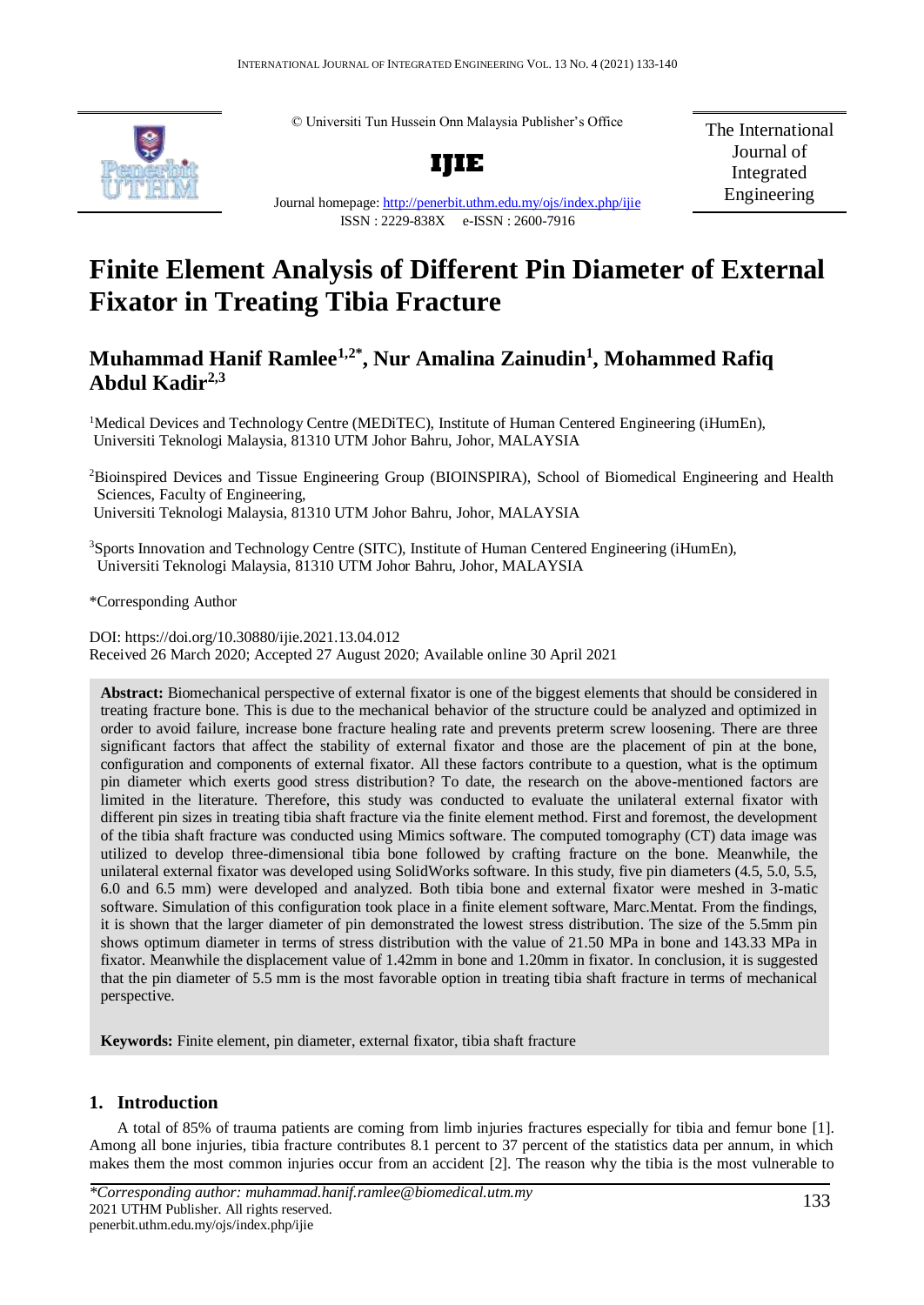injuries among other long bone is due to the properties of tibia itself as a subcutaneous bone [\[3\]](#page-6-2). To be noted, tibia fracture happened in both open and close fracture. An open fracture is a condition where the fracture is exposed to the outside environment after penetrating the skin. Fernandez Miguel A. et. al reported that open fracture incident happened with 11.5/105 cases reported in a year and 40% of them are lower-limb [\[1\]](#page-6-0). In clinical practice, treatments of open tibia fracture are very complex and require the cooperation from both orthopedic surgeons whom expert in bone and plastic surgeon whom expert in skin. In order to achieve fast healing and minimal infection rate, early fixation of the bone are crucial and must be done properly [\[4\]](#page-6-3). Whenever a fracture happened, the most important thing is to make sure the fracture is immobile where it can be obtained by using medical devices such as an external fixator [\[5\]](#page-6-4). The insertion of pins or wires together with other components of the external fixator into or through the bone is a method in fixating the fractured bone from moving [\[5\]](#page-6-4). Moreover, the external fixator is applied in a situation where damage soft tissues must be preserved and protect indirectly while providing support to bone fracture from mobile [\[6\]](#page-6-5). Apart from that, this system is a great alternative for an easy and low-cost application because the component assembled in this system remarks in maintaining the stiffness and stability of the fracture in bone [\[7\]](#page-6-6). There are a few configurations of external fixation which is uniplanar–unilateral, uniplanar–bilateral, biplanar and multiplanar and these types of configuration are being used in clinical nowadays [\[7\]](#page-6-6). Despite all the configurations of external fixator that can be found in the market, the configurations of each component in the external fixator are the most important. During the debridement process of injuries that will be followed by wound healing and annihilation of infection, a good configuration of the external fixator is needed in providing stable fixation of bone fracture [\[8\]](#page-6-7).

Tibia is also known as subcutaneous bone, where it is located underneath the skin. This property of tibia makes them to easily break and vulnerable to trauma due to direct impact from the external environment. The fracture itself is very complex and frequently occurs in long bone fracture [3]. There are three main fractures occur in tibia; shaft fracture, plateau fracture, and plafond fracture. There are two types of fracture in bone; open fracture, and closed fracture. An open fracture results from a low-energy impact reported in the range of 3% to 6% while high-energy impact is reported around 12% to 56% [\[9\]](#page-6-8). The open fracture frequently accompanied by severe soft tissue damage which causes infection [\[10\]](#page-6-9) and the rate of infection could be as high as 50% [1]. An external fixator is a medical device used to fix a fractured bone by providing support using pins and wire secured with external rod and stabilizes the fractured area [9]. Development and modification of external fixators have been made to increase the stability and reduce the complication involved during period of fracture healing. Apart from that, evolution of external fixator is due to the problem that becomes more complex over time. The problem mentioned is malunion, non-unions, and deformities of fracture bone [\[11,](#page-6-10) [12\]](#page-6-11). In the middle of the 20th century, Hoffman introduced a fixation device to support the long bone fracture. Since then, the external fixator becomes a popular fixation device used in the market [\[9\]](#page-6-8). There are three main concepts of external fixator in assuring a safe and effective usage; component of external fixator (pins and wires) should be safe when applied at area of interest, area of injuries can be accessed easily and these fixation devices have to fulfill biomechanical demand of both the patients and their injuries [9]. There are many types of external fixator applied in the medical field such as uniplanar–unilateral, uniplanar–bilateral, biplanar and multiplanar configurations. Stability is an aspect that could be defined as a total of contribution from both endoskeleton (bone fracture) and exoskeleton (external fixator) [\[13\]](#page-6-12). Different configurations of the external fixator will provide different stability that is suitable for a different type of fracture. Due to poor bone quality and small proximal bone fragment, Circular Hexapod External Fixation (CHEF) was selected to treat this patient's fracture instead of using open reduction and internal fixation (ORIF) system. After a few months, the patient could move independently and the knee range of motion improves between 0°-120° which could be considered as a successful treatment [\[14\]](#page-6-13).

The main configuration that distinguishes unilateral external fixator with other fixator devices is the position of installation. The unilateral external fixator is installed at one side of the limb which provides the fractured bone with support and the functionality of the limb. There are two common configurations of unilateral external fixator; uniplanar-unilateral and uniplanar-bilateral fixator. Each configuration provides different mechanical properties, stability, and stiffness. Stability in unilateral external fixators can be enhanced by using large-diameter half pin installed in more points at bone fracture, the distance between the frame and the bone is reduced and the pin is placed out-of-plane [9]. Uniplanar - unilateral external fixators is the most suitable method to stabilize bone fracture [8]. In 2016, a comparative study between uniplanar unilateral external fixator and locking plate had been done. The study involves a total of 64 patients with open tibia fractures. The patients divided randomly into two groups by using Ranuni function (SAS software). One group of patients undergoes surgery to install traditional external fixator using 4.5 mm cortical or 6.5 mm cancellous Schanz pins, AO universal and transverse clamps and stainless-steel tubes while another group undergo surgery to install external fixation using supracutaneous plate application with 4.5 mm narrow locking compression plate and 4.5 mm cortical locking head screws. The main differences between both fixators are the components in which each of them constructs different configurations even though the application is for external only.

The concepts applied during installation of unilateral-uniplanar external fixators are the placement of pins which the pins are placed nearer and closer to the fractured site, the distance between lower pin and bone will be as lower as possible at minimum with only two bi-cortical Schnaz pins are installed. On the other hand, during the installation of the locking plate, the fixator will be placed as close as possible to the bone but still providing some space for the possibility of skin swelling during post-surgery and bi-cortical locked screw is preferable to be used in the locking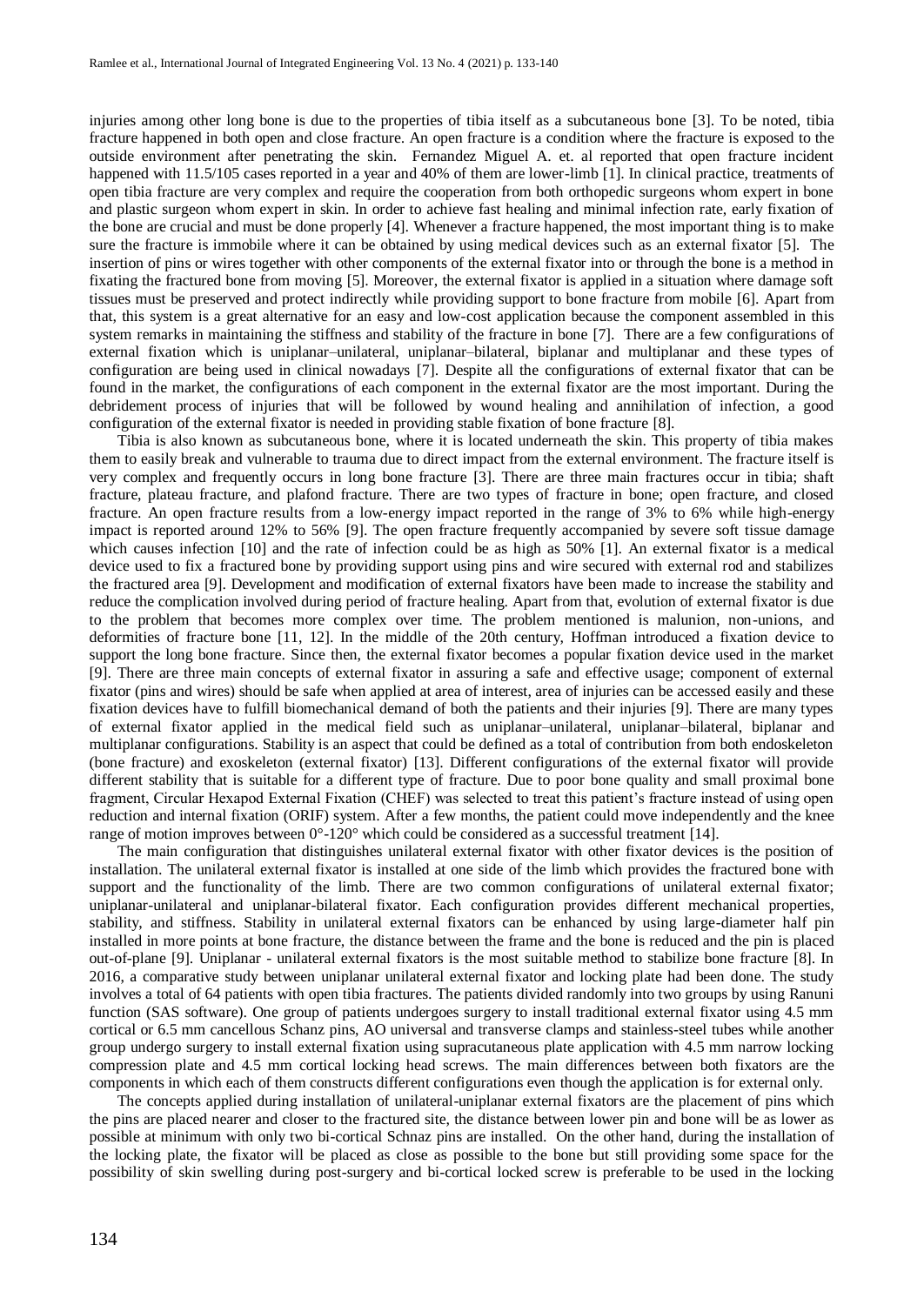compression plate. From previous study, a total of 64 patients were treated with a system named LEFS (Limb Extremity Functional Scale) in which shows the progress of patients by generating scores according to the focused aspects [8]. The higher the score, the lower the disability and the maximum score is up to 80. At the end of the study, all patients completed the follow up with a 100% union of bone. Unilateral-uniplanar external fixator requires 19.6 weeks to recover with 1 case of unacceptable angulation malunion while locking compression plate need 20.2 weeks to recover with 2 cases of unacceptable angulation malunion. However, unilateral–uniplanar external fixator records 6 patients suffer from soft tissue complications while locking compression plate records only 5 patients. This study shows that a unilateral-uniplanar external fixator is suitable for treating open fracture, but the locking compression plate is the way to substitute the traditional external fixator [8]. As far as author concerns, there is limited study on the pin sizes of external fixator. Therefore, this study was aimed to find out the most optimum pin diameter used in the external fixator using Finite Element Model (FEM). The results obtained in this study will be helpful in guiding the surgeons and medical practitioners to get the best outcome from external fixator installation.

# 2. **Materials and Method**

# **2.1 Development of Tibia Bone**

A three-dimensional image of tibia bone as shown in figure 1 was obtained via Computed Tomography (CT) image resources from Hospital Tunku Ampuan Afzan, Pahang [\[15\]](#page-6-14). In this study, CT image of 22 years old male with body weight of 80 kg was used to develop a three-dimensional tibia bone model. To differentiate between cortical bone and other tissue in the images, a Hounsfield unit (HU) of 226 was set in Mimics software. Semi-automatic segmentation process with tools of delete and insert were utilized in this development process of 3D model. Noises from the CT images were removed manually in order to obtain a correct geometry of tibia bone. During the process of tibia bone development, a real bone was referred to accurately develop the tibia bone structure. The 3D model of tibia bone was then saved as STL format for next procedure.



**Fig. 1 - Tibia bone after thresholding**

## **2.2 Development of External Fixator**

A unilateral external fixator was reversely designed via Computer-Aided Design (CAD) software; SolidWorks. The small components of the external fixator such as pin, rod and clamp were designed separately before proceed with next steps [\[16\]](#page-6-15). The rod of external fixator was modelled with a specification of 11 mm diameter and 170 mm in length [\[17\]](#page-6-16). Dimensions of 4.5 mm, 5.0 mm, 5.5 mm, 6.0 mm and 6.5 mm was used as pin diameters to fulfil the objective of this study [\[12,](#page-6-11) [18\]](#page-7-0). Then, every pieces of the component were assembled in SolidWorks by assuming glue conditions as shown in Figure 2 [\[18\]](#page-7-0) and converted into a single body. Finally, the external fixator was meshed with a size of 1.5 mm and converted into STL format.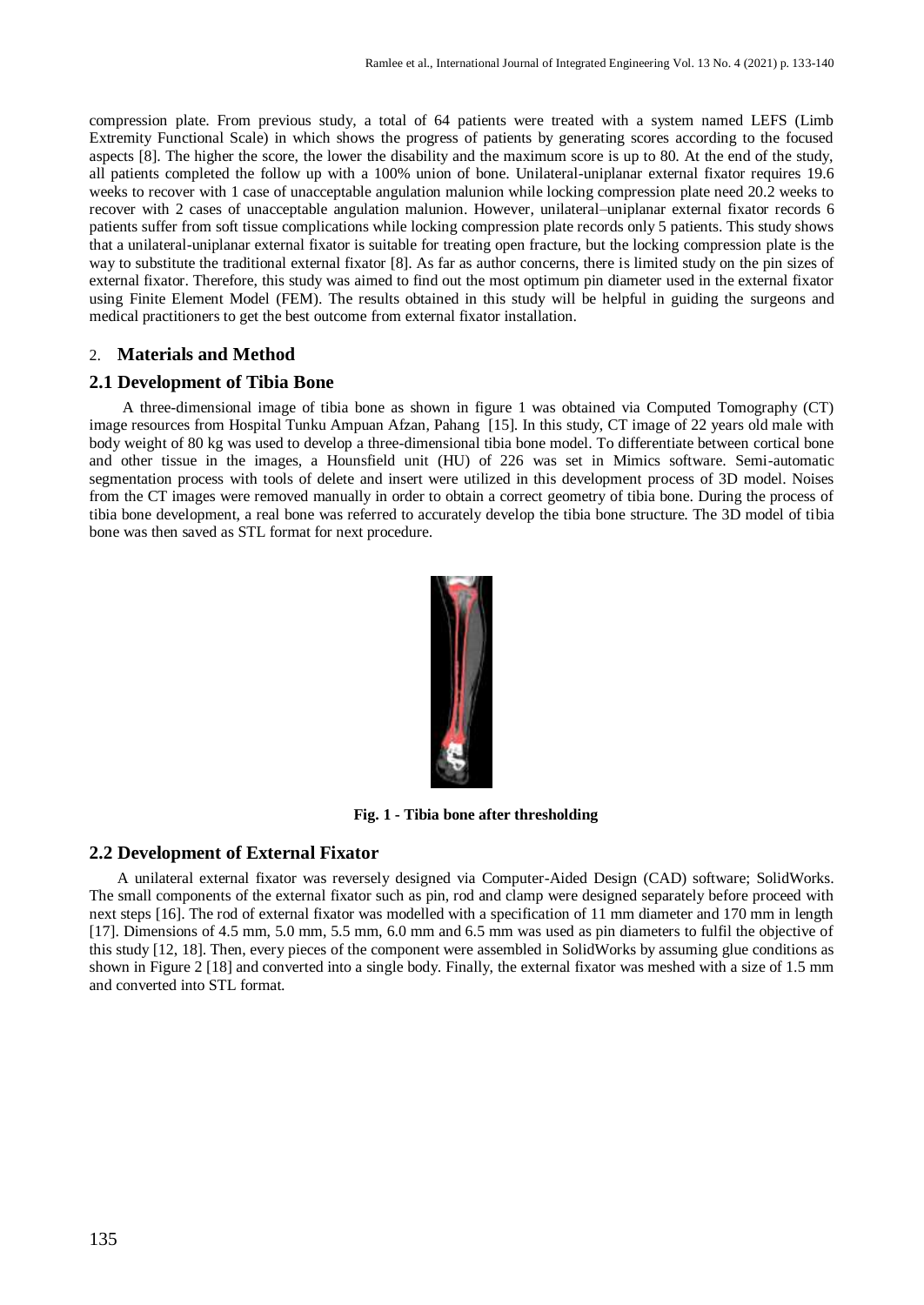

**Fig. 2 - Unilateral external fixator developed using SolidWorks**

#### **2.3 Virtual Surgery**

A virtual surgery was conducted in Mimics software in which to combine the external fixator and bone together. With a distance of 40 mm between rod and tibia, the external fixator was place to the bone where the rod and pin was in parallel and tangential position to the tibia bone [\[12\]](#page-6-11). This step followed by converting the configuration into the STL format. Another modelling software, 3-matic was used to create pinholes at the interface of pin and tibia bone. After holes have been made, both tibia and fixator were saved as volume mesh. Figure 3 shows the complete model of external fixator fitted to the tibia bone.



**Fig. 3 - Installation of external fixator into the tibia bone**

#### **2.4 Finite Element Analysis**

It is well known that finite element (FE) analysis could provide an internal stress analysis in which a simple assumption is needed to keep it under control [\[19\]](#page-7-1). Therefore, this study utilised FE method to analyse the external fixator. In this study, the FE model of bone and external fixator were assumed as linear elastic, isotropic and homogenous properties. For the external fixator, it was assigned with a Young's modulus of 110 GPa and Poison's ratio of 0.3 as a titanium alloys material [\[20\]](#page-7-2). Meanwhile, for the tibia bone, it was assigned with 7300 MPa and 0.3 for its Young's modulus and Poison ratio, respectively [\[15\]](#page-6-14). For the boundary condition, the distal part of tibia bone was fixed in all degree of freedom. Meanwhile, a total of 60% and 40% of total load (400N) was applied to the medial and lateral of proximal tibia, respectively. The amount of 400N is divided based on 60% and 40% portion and the respective load was used to calculate the stress at the respective area using the formula; P=F/A [\[21\]](#page-7-3). Mesh convergence study have been conducted in the previous study where five models of tibia bone and external fixator with different mesh sizes have been evaluated via h-refinement method [\[15\]](#page-6-14). It is found that the tibia and external fixator model was converged at 3.00 mm and 1 mm size, respectively. Therefore, this mesh size was used in this study. Apart from it, a validation study has been conducted in the previous study, in which a synthetic bone was used to validate the finite element model [\[22\]](#page-7-4). From the results, it is demonstrated that the FE model was validated.

#### **3. Results and Discussion**

Figure 4 shows the contour plot of displacement of the bone. From the overall picture, the bone starts to displace at the proximal region where the maximum displacement was found nearly to the fracture gap. It illustrated that the highest maximum displacement found at the external fixator with 6.0 mm pin size as compared to other four different sizes. The lowest displacement was demonstrated at model 3, where the pin size is 5.5 mm.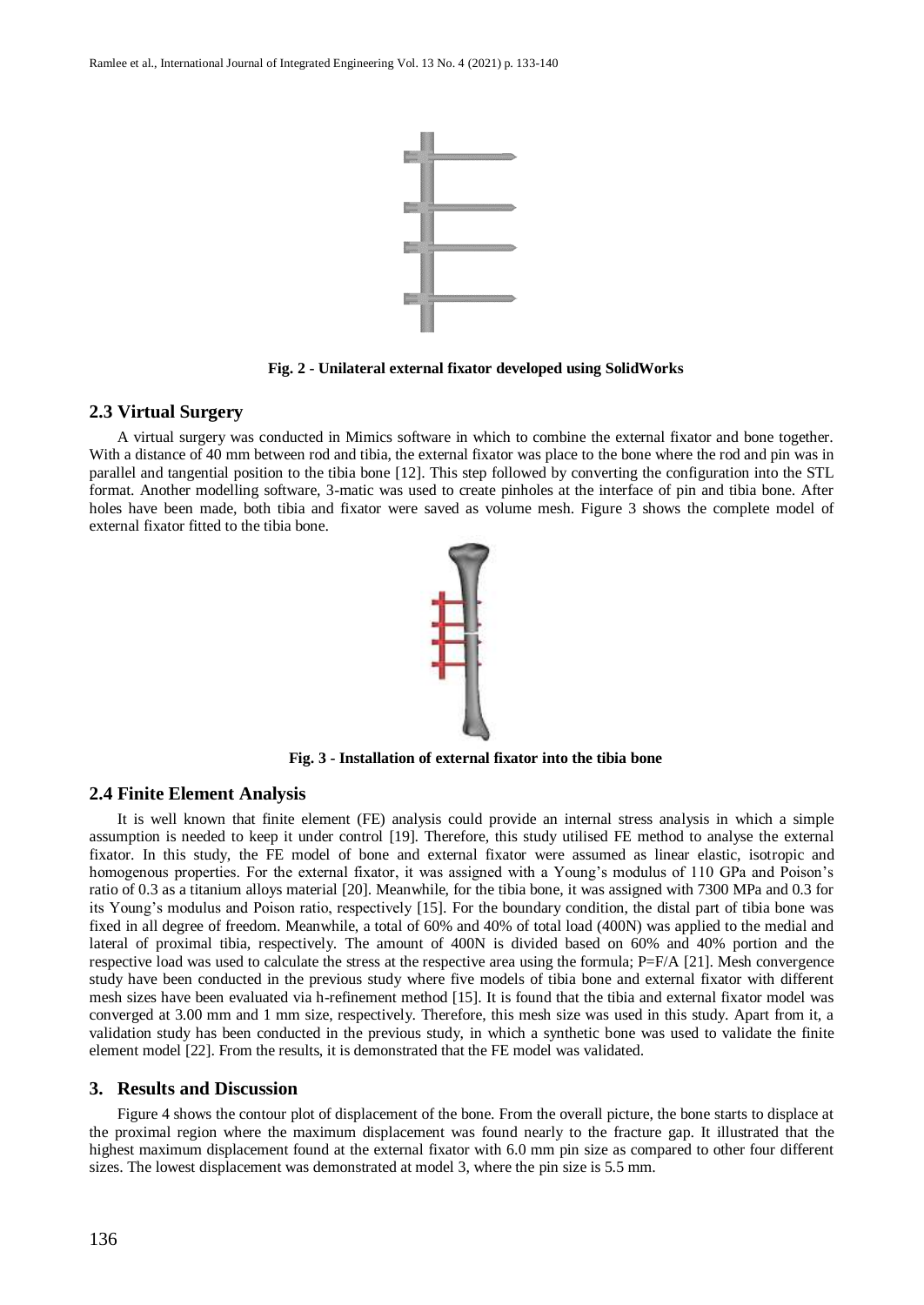

**Fig. 4 - Contour plot of displacement at the fracture site of tibia bone with pin sizes of a) 4.5, b) 5.0, c) 5.5, d) 6.0, and e) 6.5 mm**

Table 1 illustrating the peak von Mises stress of both bone and external fixator construct. It should be noted that the results obtained from the table were at the pin-bone interface. In general, the larger pin diameter demonstrated lower stress at the interface. The size of 4.5 mm pin diameter shows the highest von Mises stress (30.1824 MPa) and 202.014 MPa at the bone and external fixator, respectively. From other view, the lowest stress was found at the pin size of 6.5 mm. However, in taking consideration between displacement and stress distribution, the pin size of 5.5 mm is expected to be the optimum configuration where the stresses are still below the yield strength of bone (193 MPa) and titanium alloys (800-900 MPa). Apart from that, 5.0mm pin diameter results in 26.0595 MPa in bone and 160.748 MPa in external fixator which show lower stress distribution than 5.5mm pin diameter.

| No.                     | Diameter of pin (mm) | Peak Stress (MPa) |                         |
|-------------------------|----------------------|-------------------|-------------------------|
|                         |                      | Tibia bone        | <b>External Fixator</b> |
| 1                       | 4.5                  | 30.1824           | 202.014                 |
| $\mathbf{2}$            | 5.0                  | 26.0595           | 160.748                 |
| 3                       | 5.5                  | 21.4979           | 143.331                 |
| $\overline{\mathbf{4}}$ | 6.0                  | 18.4173           | 129.126                 |
| 5                       | 6.5                  | 17.2388           | 109.909                 |

**Table 1 - Peak von Mises stress for tibia and external fixator**

Maximum displacement for five different diameters of pins in tibia bone is illustrated in Figure 5. In general, the external fixator starts to deform at the proximal region. From other view, it shows that the highest maximum displacement (2.17 mm) occurred at the configuration 3 in which the external fixator consists of 6.0 mm pin size. Meanwhile, for the lowest displacement was found at the configuration 2 that fitted with pin diameter of 5.0 mm.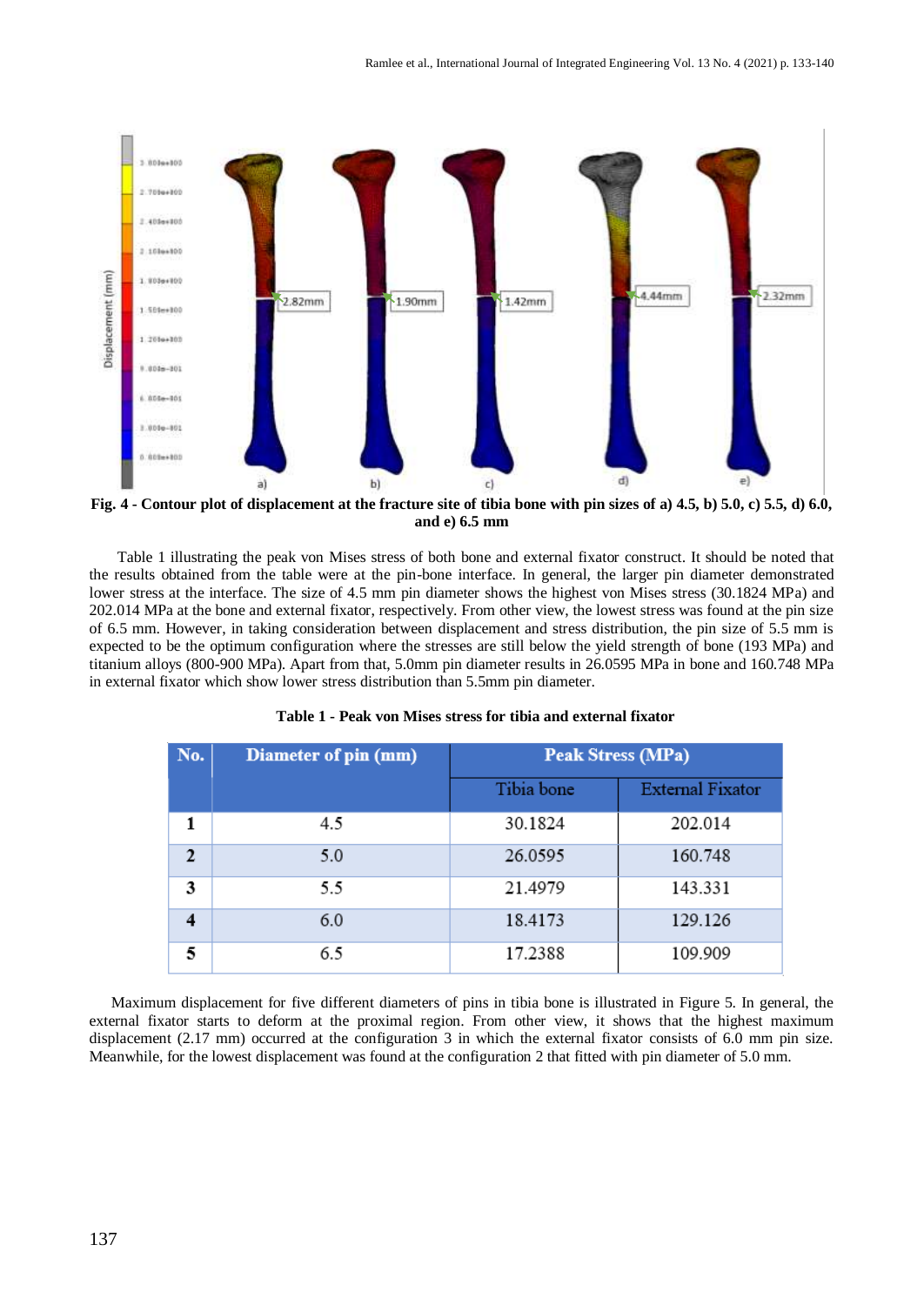

**Fig. 5 - Contour plot of displacement for external fixator with pin sizes of a) 4.5, b) 5.0, c) 5.5, d) 6.0, and e) 6.5 mm**

From the findings, 5.5mm pin diameter is the most favourable one. Pin diameter of 4.5mm and 5.5mm possess a high stress which will affect the stability of configuration while 6.5mm and 6.0mm have the largest area of pin diameter which then results in a slower healing process. It has been proved by clinical study where bigger size of hole will slowing the rate of healing process [\[23\]](#page-7-5). The 5.5mm pin diameter has the average stress distribution and pin diameter which make it the most favourable option for fixator configuration. Apart from that, all the configurations exert stress which is much lower than the ultimate strength for bone and fixator. The ultimate strength for bone is 193 MPa while for external fixator made up with Titanium is 800-900 MPa. However, the model 1 with pin size of 4.5 mm should be fully reconsidered if medical surgeons plan to utilize the configuration since the value of stress (202.014 MPa) at the bone site was more than yield strength of the bone (193 MPa). This would lead to bone fracture if patients are allowed to walk during intervention period. A summary of the findings for the von Mises stress and displacement at both bone and external fixator is illustrated in Figure 6 and 7, respectively.



**0 Fig. 6 - A bar chart of stress value at the bone and external fixator for all pin sizes**



**0 Fig. 7 - A bar chart of displacement at the bone and external fixator for all pin sizes**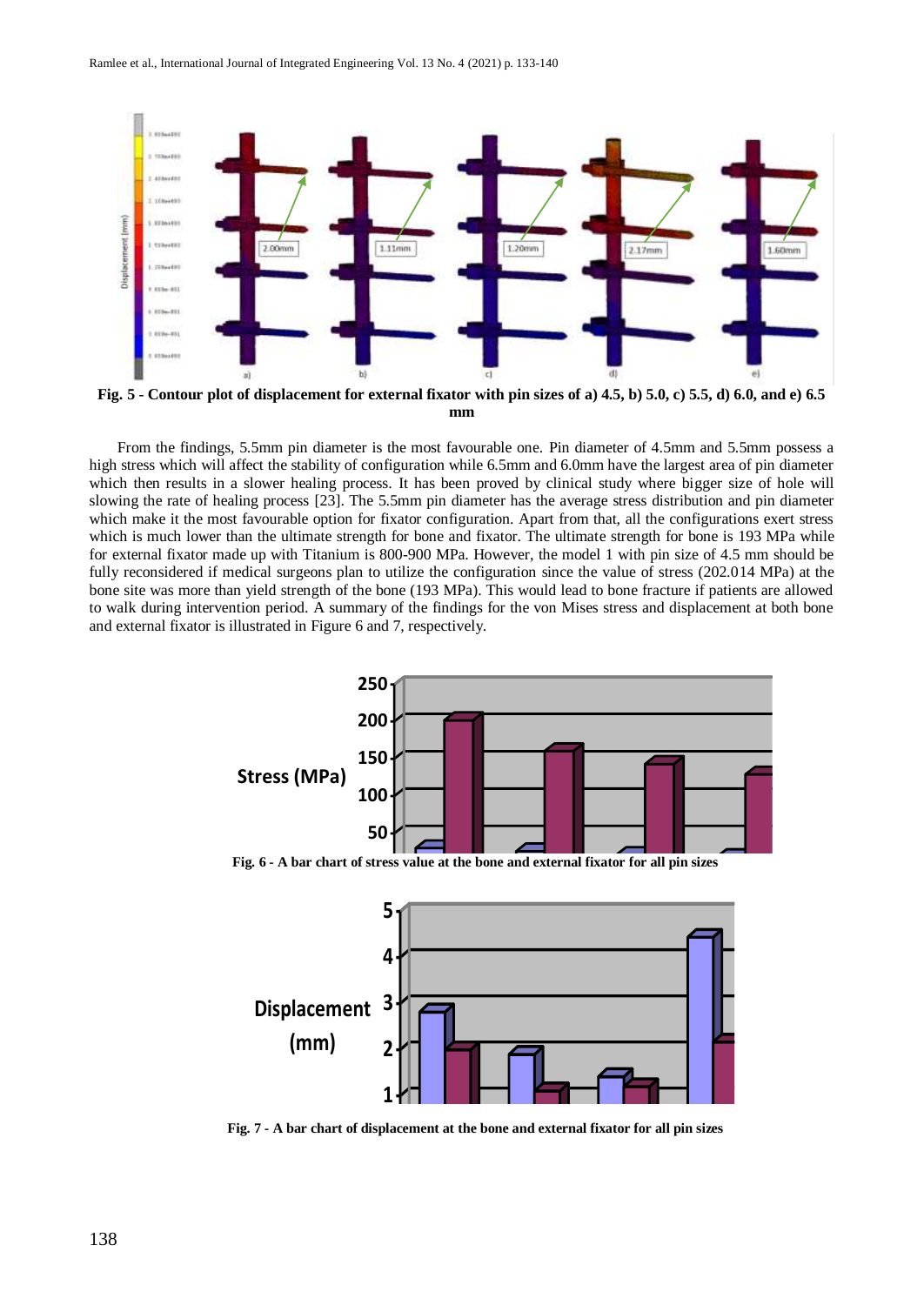In this study, the FE analysis has some limitations due to computer resources and raw data from CT scanner. First, the tibia was developed as full cortical region even though the bone is composed with two layers of cortical and cancellous bone. For future study, it is recommended that finite element analysis can be done with considering the cortical and cancellous bone together in which could provide more reliable results and information. The properties of bone in another limitation where we assumed it as linear elastic, isotropic and homogenous. It should be noted that the real behaviour of human bone is anisotropic and inhomogeneous properties. Nevertheless, similar method have been utilized by many researchers with acceptable results by considering the complexity of 3D model [\[24-26\]](#page-7-6).

#### **4. Conclusion**

This study was successfully conducted where the results of FE analysis predictions suggest the diameter of 5.5 mm pin can give a favourable result in terms of stress distribution and displacement. It produces with acceptable value of stress and displacement at both bone and external fixator. From here, it is hoped that the findings could provide a valuable information to medical surgeons to justify the choices of pin sizes in treating tibia fracture.

#### **Acknowledgement**

The authors would like to thank all students and staffs from the School of Biomedical Engineering and Health Sciences, Faculty of Engineering, Universiti Teknologi Malaysia for their endless supports to finish this research project. Special thanks to the Medical Devices and Technology Centre (MEDITEC), Institute for Human Centered Engineering (i-Humen) for providing special facilities and equipment such as power computer, data analysis system and simulation software. This research was supported by the university grant under Tier 2 scheme (Q.J130000.2651.15J84) and Ministry of Higher Education under Fundamental Research Grant Scheme (R.J130000.7851.5F135).

#### **References**

- <span id="page-6-1"></span><span id="page-6-0"></span>[1] Fernandez, M.A., J. Nanchahal, and M.L. Costa, Open tibial fractures. Orthopaedics and Trauma, 2017. 31(2): p. 125-132
- [2] van Niekerk, A.H., et al., Circular external fixation and cemented PMMA spacers for the treatment of complex tibial fractures and infected nonunions with segmental bone loss. J Orthop Surg (Hong Kong), 2017. 25(2): p. 2309499017716242
- <span id="page-6-3"></span><span id="page-6-2"></span>[3] Meleppuram, J.J. and S. Ibrahim, Experience in fixation of infected non-union tibia by Ilizarov technique – a retrospective study of 42 cases. Revista Brasileira de Ortopedia (English Edition), 2016
- [4] Nambi, G.I., et al., Single stage management of Gustilo type III A/B tibia fractures: Fixed with nail & covered with fasciocutaneous flap. Chin J Traumatol, 2017. 20(2): p. 99-102
- <span id="page-6-5"></span><span id="page-6-4"></span>[5] Elmedin, M., et al., Finite Element Analysis and Experimental Testing of Stiffness of the Sarafix External Fixator. Procedia Engineering, 2015. 100: p. 1598-1607
- [6] Meng, Y.-C. and X.-H. Zhou, External fixation versus open reduction and internal fixation for tibial pilon fractures: A meta-analysis based on observational studies. Chinese Journal of Traumatology, 2016. 19(5): p. 278-282
- <span id="page-6-6"></span>[7] Roseiro, L.M., et al., External fixator configurations in tibia fractures: 1D optimization and 3D analysis comparison. Comput Methods Programs Biomed, 2014. 113(1): p. 360-70
- <span id="page-6-7"></span>[8] Prashanth, D.P.S., et al., A Comparative Study of Uniplanar Unilateral External FixationVersus Locking Plate as External Fixation in The Definitive Management of Open Fractures of Tibial Diaphysis in Adults. IOSR Journal of Dental and Medical Sciences, 2016. 15(08): p. 50-52
- <span id="page-6-9"></span><span id="page-6-8"></span>[9] Papadakos, P.J. and M.L. Gestring, Encyclopedia of Trauma Care. 2015
- <span id="page-6-10"></span>[10] Ma, C.H., et al., Metaphyseal locking plate as an external fixator for open tibial fracture: Clinical outcomes and biomechanical assessment. Injury, 2017. 48(2): p. 501-505
- [11] Lenarz, C., G. Bledsoe, and J.T. Watson, Circular external fixation frames with divergent half pins: a pilot biomechanical study. Clin Orthop Relat Res, 2008. 466(12): p. 2933-9
- <span id="page-6-12"></span><span id="page-6-11"></span>[12] Sternick, M.B., et al., Relationship between Rigidity of External Fixator and Number of Pins: Computer Analysis Using Finite Elements. Revista Brasileira de Ortopedia (English Edition), 2012. 47(5): p. 646-650
- <span id="page-6-13"></span>[13] Giotakis, N. and B. Narayan, Stability with unilateral external fixation in the tibia. Strategies in Trauma and Limb Reconstruction, 2007. 2(1): p. 13
- <span id="page-6-14"></span>[14] Assayag, M.J., et al., Circular hexapod external fixation for periprosthetic tibial fracture. Arthroplasty Today, 2017
- <span id="page-6-15"></span>[15] Ramlee, M.H., et al., Biomechanical evaluation of two commonly used external fixators in the treatment of open subtalar dislocation--a finite element analysis. Med Eng Phys, 2014. 36(10): p. 1358-66
- <span id="page-6-16"></span>[16] Ramlee, M.H., M. Rafiq Abdul Kadir, and H. Harun, Three-dimensional modeling and analysis of a human ankle joint. 2015. 74-78